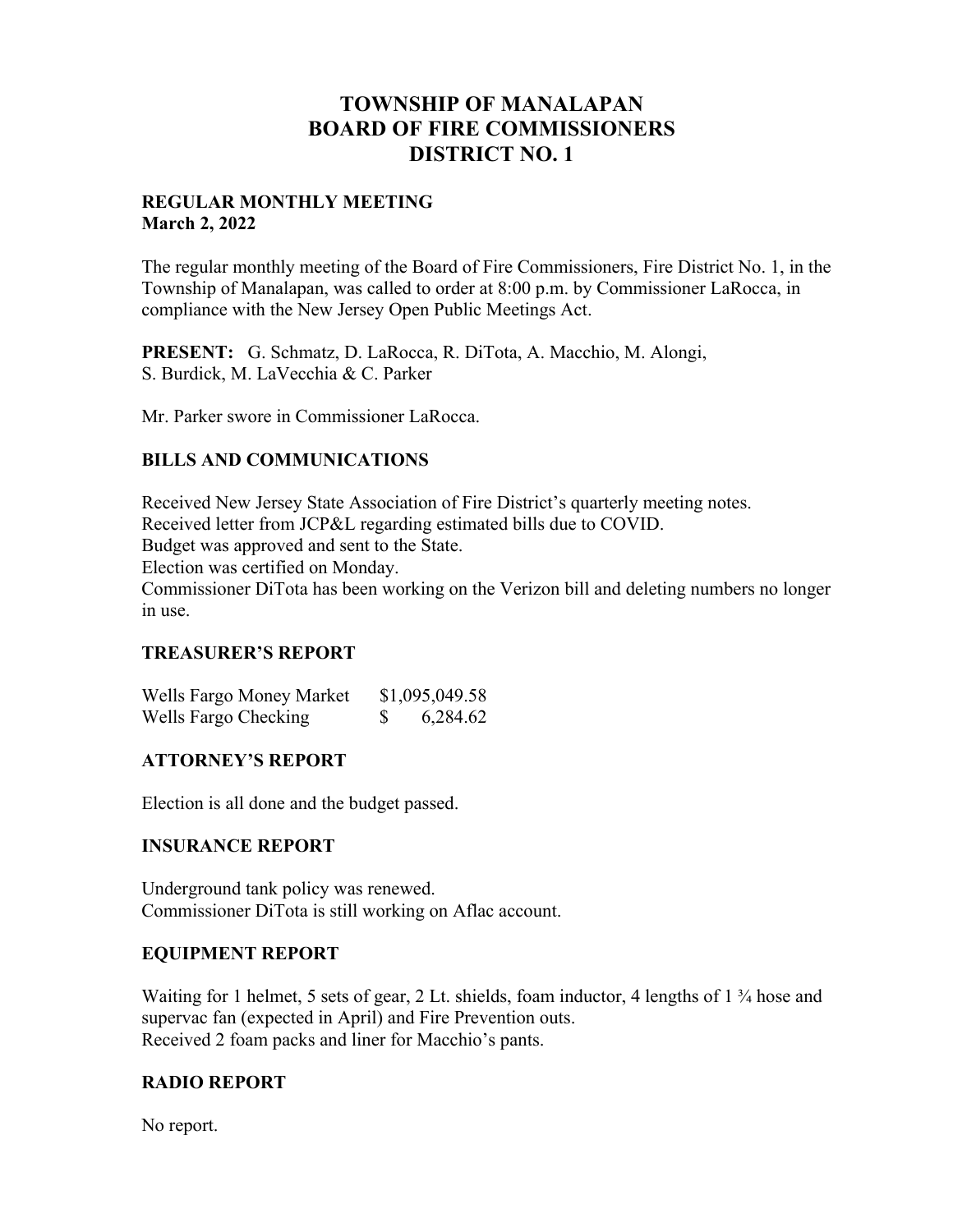## **TRUCK REPORT**

26-1-91 – should be done by Friday afternoon. 26-1-86 – had recall work done.

## **CHIEF'S REPORT**

Had 43 calls for February – provided mutual aid 14 times and received mutual aid 0 times. Congratulations to Commissioners Spector and LaRocca on their re-election and for the budget passing. Received 60 loaner SCBA bottles from New Jersey Fire Equipment. Three bottles were fixed. Those bottles that had to be swapped out with snap on valves required new O rings. Requesting 3 1.5" NH male to 1"NH female at \$38 each - \$114. Requesting a SuperVac fan with 2 12ah DeWalt batteries - \$4,450. Would like to purchase five sets of gear for M. LaRocca, Wechsler Jr., McLaughlin, Freeman-Patryn and Obriwin. Discussed replacement of 73 or 91

## **MEMBERSHIP REPORT**

No report.

## **ASSOCIATION REPORT**

The lights at the Satellite were done…..thank you. Fan in the back building still needs to be hung. Received a quote for refinishing the stairs in the atrium for \$4,500; previous quote was for \$8,200.

## **TRUSTEES' REPORT**

No report.

## **OLD BUSINESS**

See attached.

#### **NEW BUSINESS**

Commissioner Schmatz made a motion to pay all vouchers; this was seconded by Commissioner Macchio. All voted aye.

Commissioner Schmatz made a motion for \$120 to purchase 3 adaptors; this was seconded by Commissioner Macchio. All voted aye.

Commissioner Schmatz made a motion for \$4,500 to purchase a SuperVac fan; this was seconded by Commissioner DiTota. All voted aye.

Commissioner Schmatz made a motion for \$1,200 to replace the window in the compressor room; this was seconded by Commissioner LaRocca. All voted aye.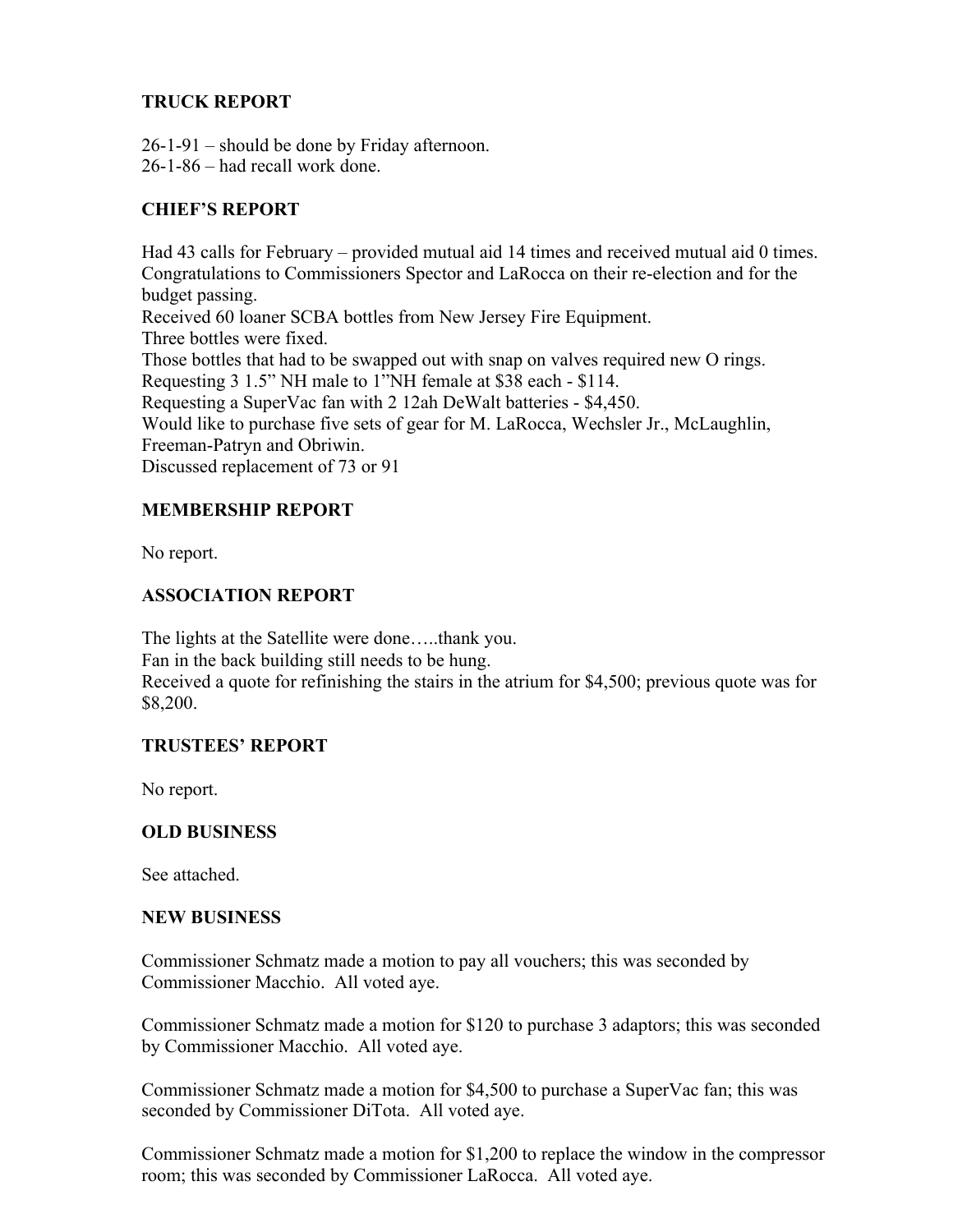Commissioner LaRocca made a motion not to exceed \$4,500 to refinish the stairs in the atrium; this was seconded by Commissioner DiTota. All voted aye.

Commissioner LaRocca made a motion not to exceed \$15,000 to purchase 5 sets of gear for M. LaRocca, Wechsler Jr., McLaughlin, Freeman-Patryn and Obriwin; this was seconded by Commissioner DiTota. All voted aye.

Meeting opened to the public at 8:36 p.m.

A motion was made by Commissioner LaRocca to adjourn; it was seconded by Commissioner DiTota and all voted aye.

Meeting adjourned at 8:37 p.m.

 Respectfully submitted, Robert DiTota, Clerk